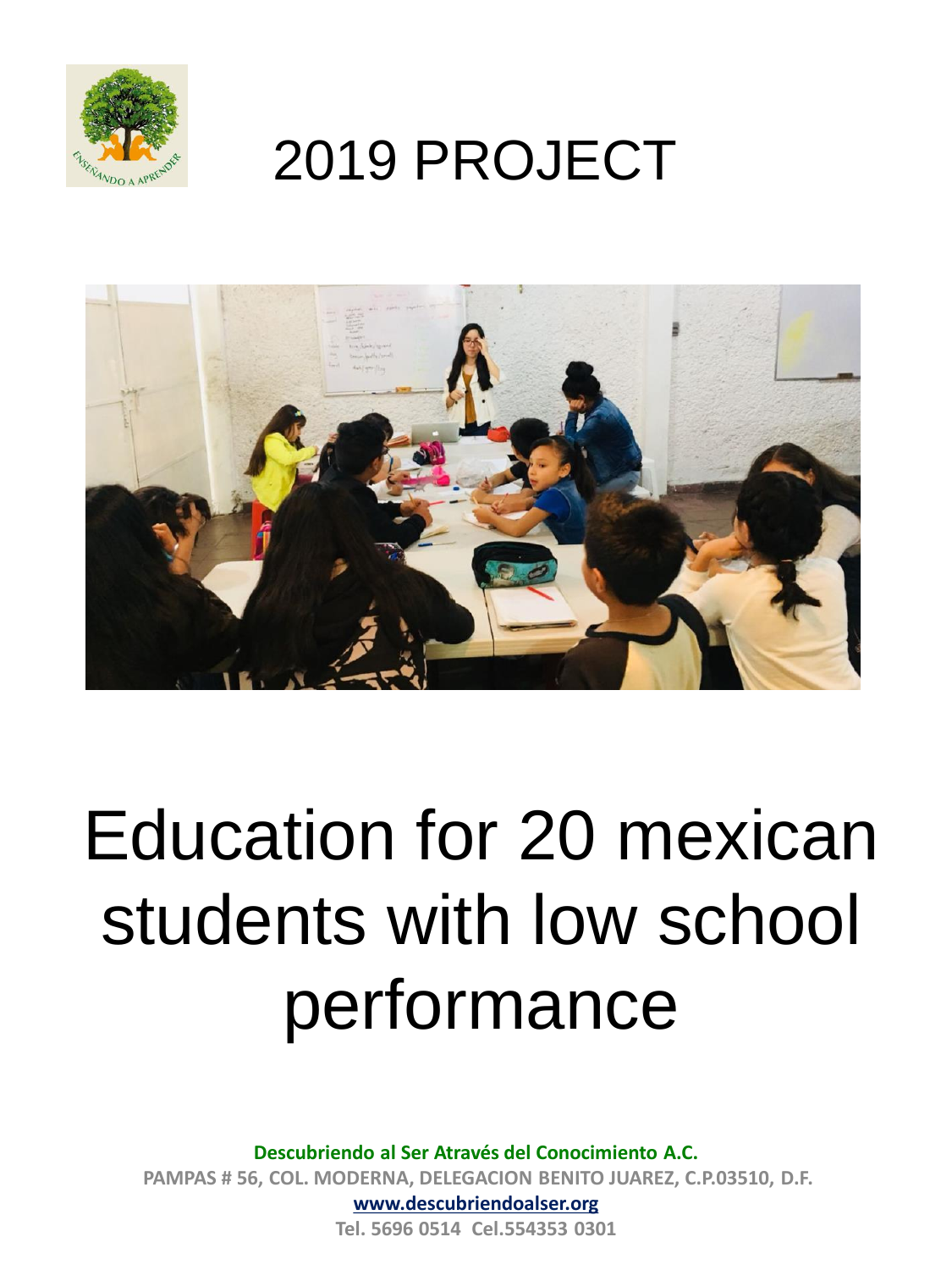

#### **Descubriendo al Ser Através del Conocimiento A.C.**

Descubriendo al Ser is a non-profit civil association that provides pedagogical support and follow-up in school and family development of children with ADHD (Attention Deficit Hyperactivity Disorder).

- In 2014, we were registered by the public notary
- In 2015, we obtained recognition for our activities by the National Institute for Social Development –INDESOL-
- In 2016, the Government of Mexico City accepted our registration as an NGO
- In 2017, the Ministry of Finance and Public Credit -SHCP- authorized us to receive national donations
- In 2018, the SHCP authorized us to receive international donations



- From 2014 to 2018, we helped 376 students with Attention Deficit Hyperactivity Disorder -ADHD-
- The World Health Organization estimates that 10% of students in Mexico suffer from it. This represents a population of 2.5 million Mexican students.
- If we deny these students the opportunity to be served in basic education, we will be depriving them of aspiring to better preparation and a better standard of living.
- We want to tackle school desertion and the vulnerable conditions it brings like addiction and delinquency.

**Descubriendo al Ser Através del Conocimiento A.C. PAMPAS # 56, COL. MODERNA, DELEGACION BENITO JUAREZ, C.P.03510, D.F. www.descubriendoalser.org**

**Tel. 5696 0514 Cel.554353 0301 .**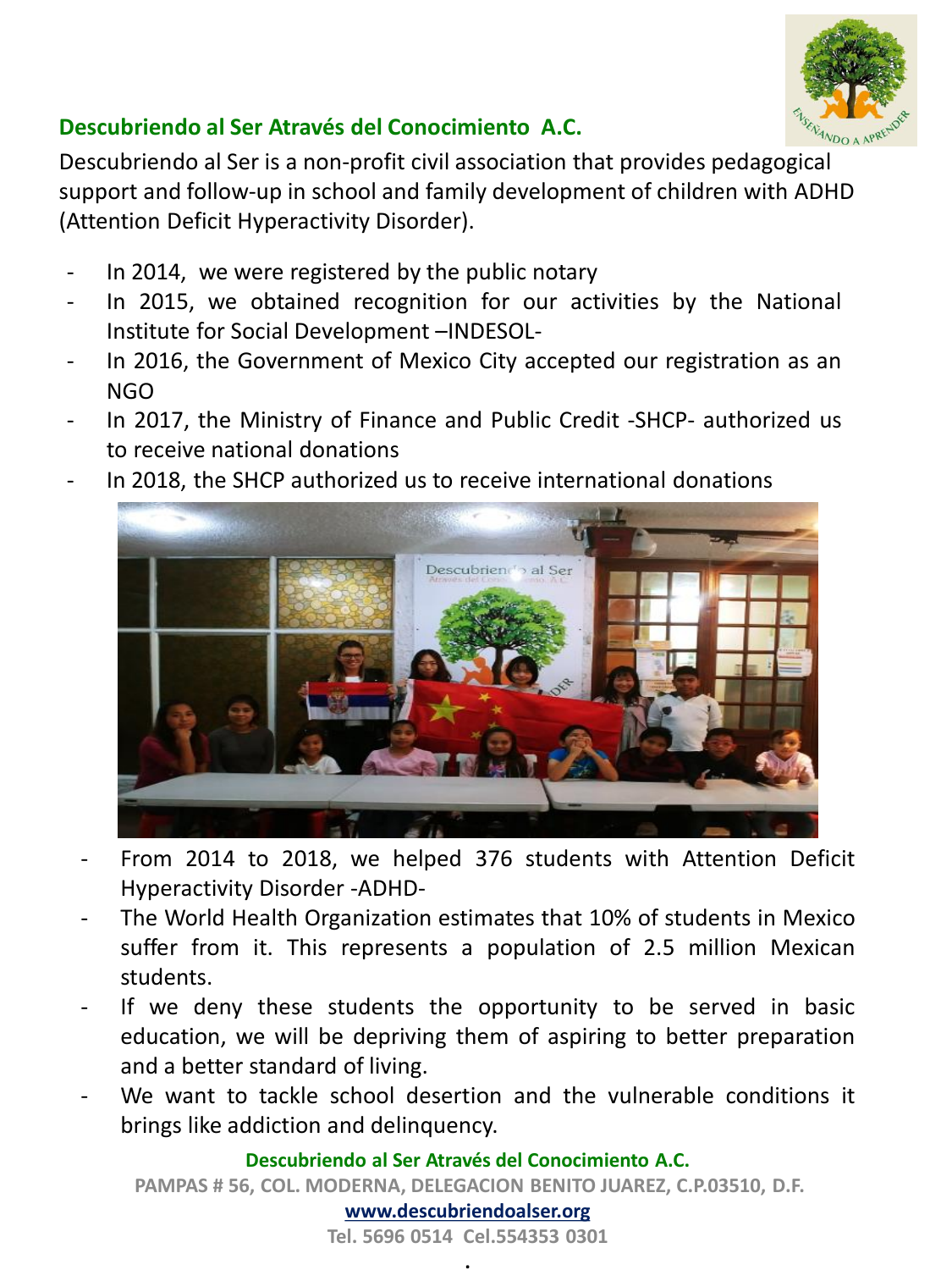

**Mission** – Use education, attention to learners and solidarity actions, as examples of life and effective means, to break the barriers that impede learning in students with Attention Deficit Hyperactivity Disorder (ADHD)

**Vision** - To be an organization with a high sense of social responsibility, that contributes to the well-being of the young population

**CORE VALUES** - Love, friendship, honesty, respect, solidarity, responsibility and gratitude towards others. We instill and practice these values that are our guidelines for our daily behavior at home, school, work and in every aspect of our lives



**Descubriendo al Ser Através del Conocimiento A.C. PAMPAS # 56, COL. MODERNA, DELEGACION BENITO JUAREZ, C.P.03510, D.F. www.descubriendoalser.org Tel. 5696 0514 Cel.554353 0301**

**.**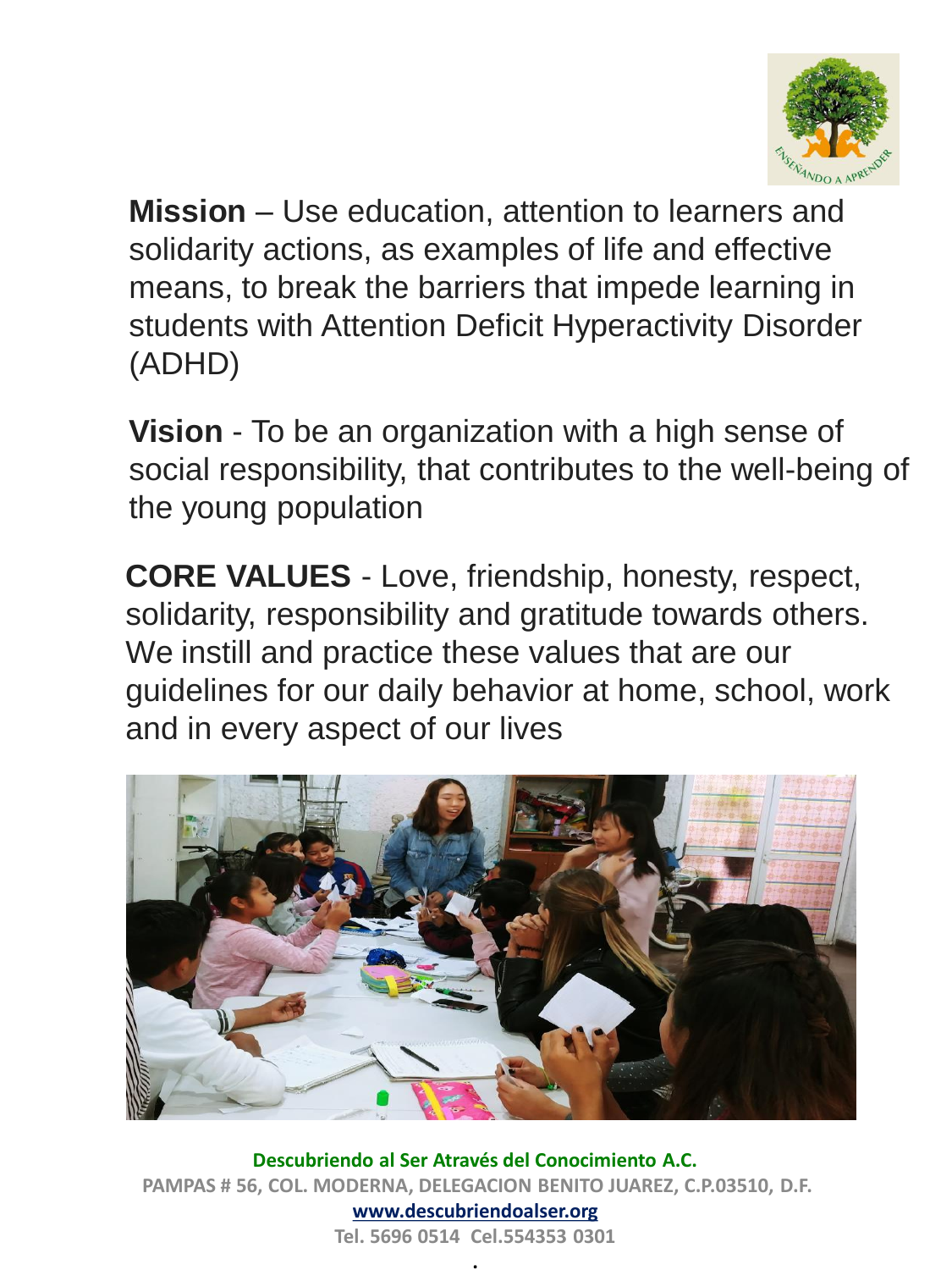

#### ABOUT US

We are neighbors of this community, professionals, and volunteers, with civil values and leadership. We contribute to the educational development of the youth through supportive activities and workshops for students with ADHD.



#### OUR JOB

To carry out psycho-pedagogical evaluations to identify the areas of opportunity in 20 mexican students with Attention Deficit Hyperactivity Disorder (ADHD). We provide support to all students and make them part of an inclusive environment.



**Descubriendo al Ser Através del Conocimiento A.C. PAMPAS # 56, COL. MODERNA, DELEGACION BENITO JUAREZ, C.P.03510, D.F. www.descubriendoalser.org Tel. 5696 0514 Cel.554353 0301**

**.**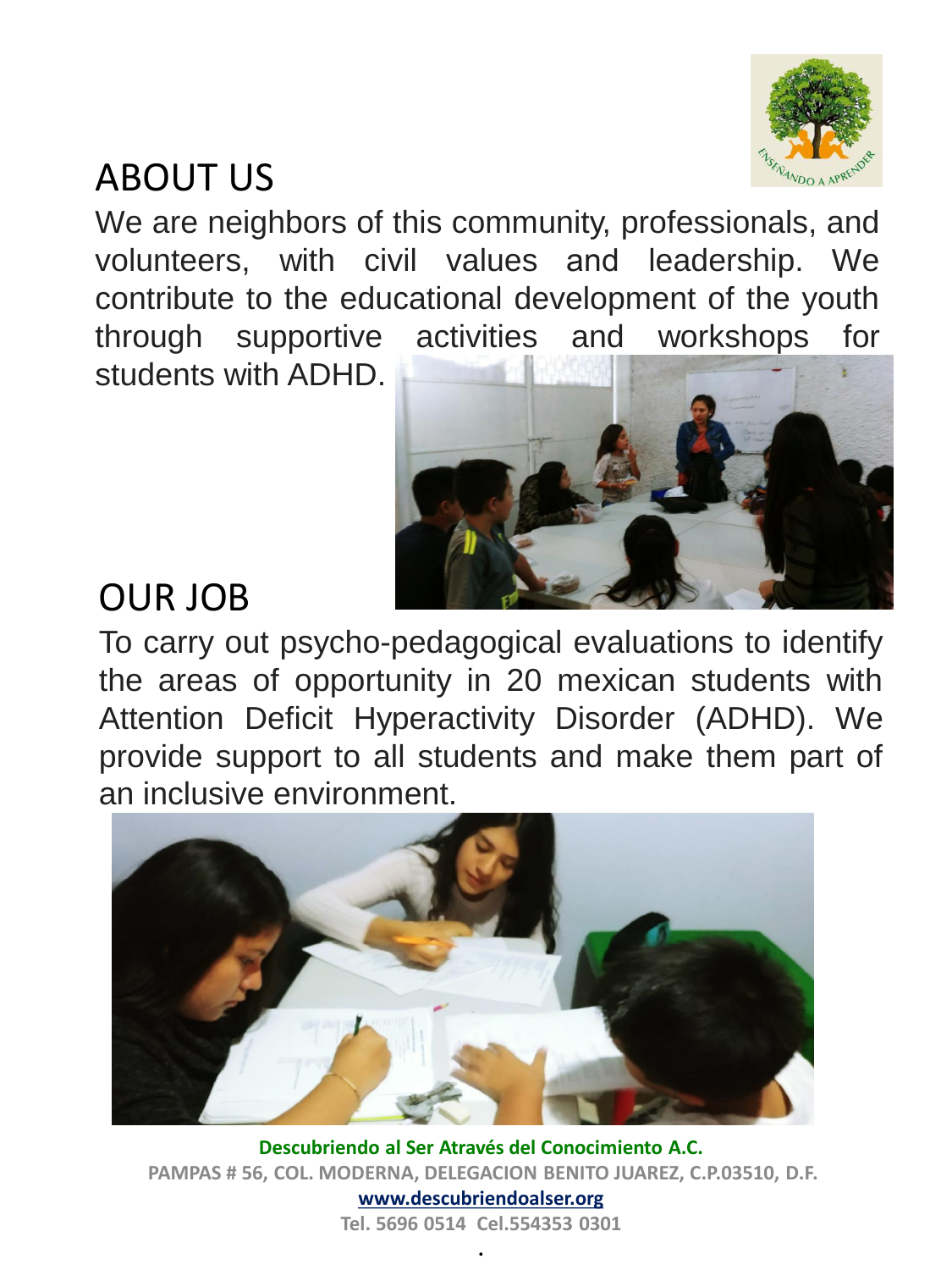#### OUR MOTIVATION

In México exists 2.5 million children and teenagers that suffer from Attention Deficit Hyperactivity Disorder (ADHD). Some may have experienced negative situations caused by parental divorce or separation or even by the death of a loved. In other words, they are in a state of vulnerability and we want to help them.

We have directed our efforts to help them overcome their low school performance, low self-esteem, depression, negative attitudes and apathy towards school.

We design a learning structure for each one of them, making necessary follow-ups until they improve their studying habits and their school performance.





**Descubriendo al Ser Através del Conocimiento A.C. PAMPAS # 56, COL. MODERNA, DELEGACION BENITO JUAREZ, C.P.03510, D.F. www.descubriendoalser.org**

**Tel. 5696 0514 Cel.554353 0301**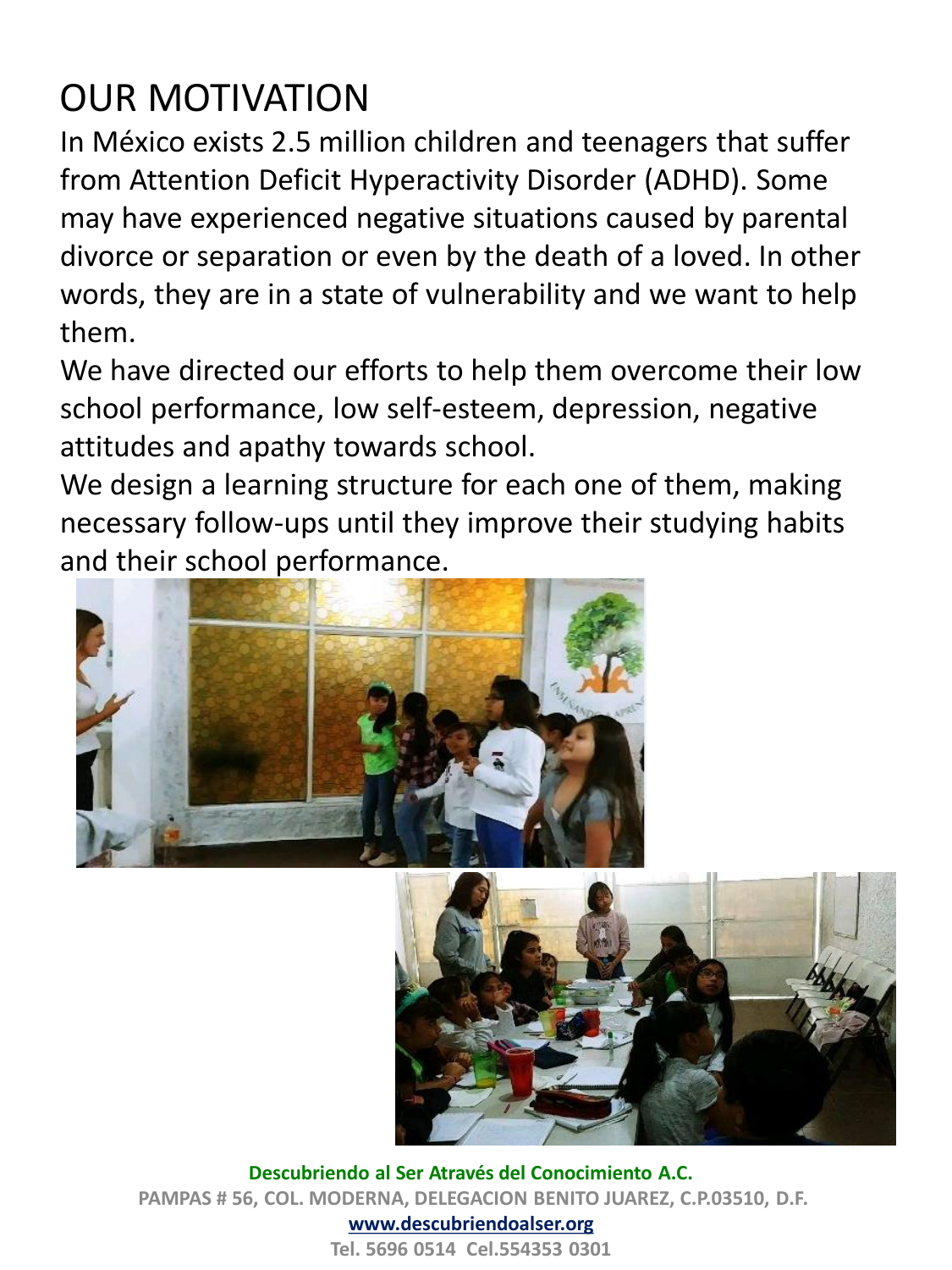## **OUR GOAL**



To get \$19,700 in order to work on the reinforcement of education for 20 mexican students, eliminating their barriers that impede learning to them.



If we do not get aid for these students, they continue learnining with deficiencies, will continue to be vulnerable, exposed to addictions, white slavery, drug trafficking, etc.

**Descubriendo al Ser Através del Conocimiento A.C. PAMPAS # 56, COL. MODERNA, DELEGACION BENITO JUAREZ, C.P.03510, D.F. www.descubriendoalser.org Tel. 5696 0514 Cel.554353 0301**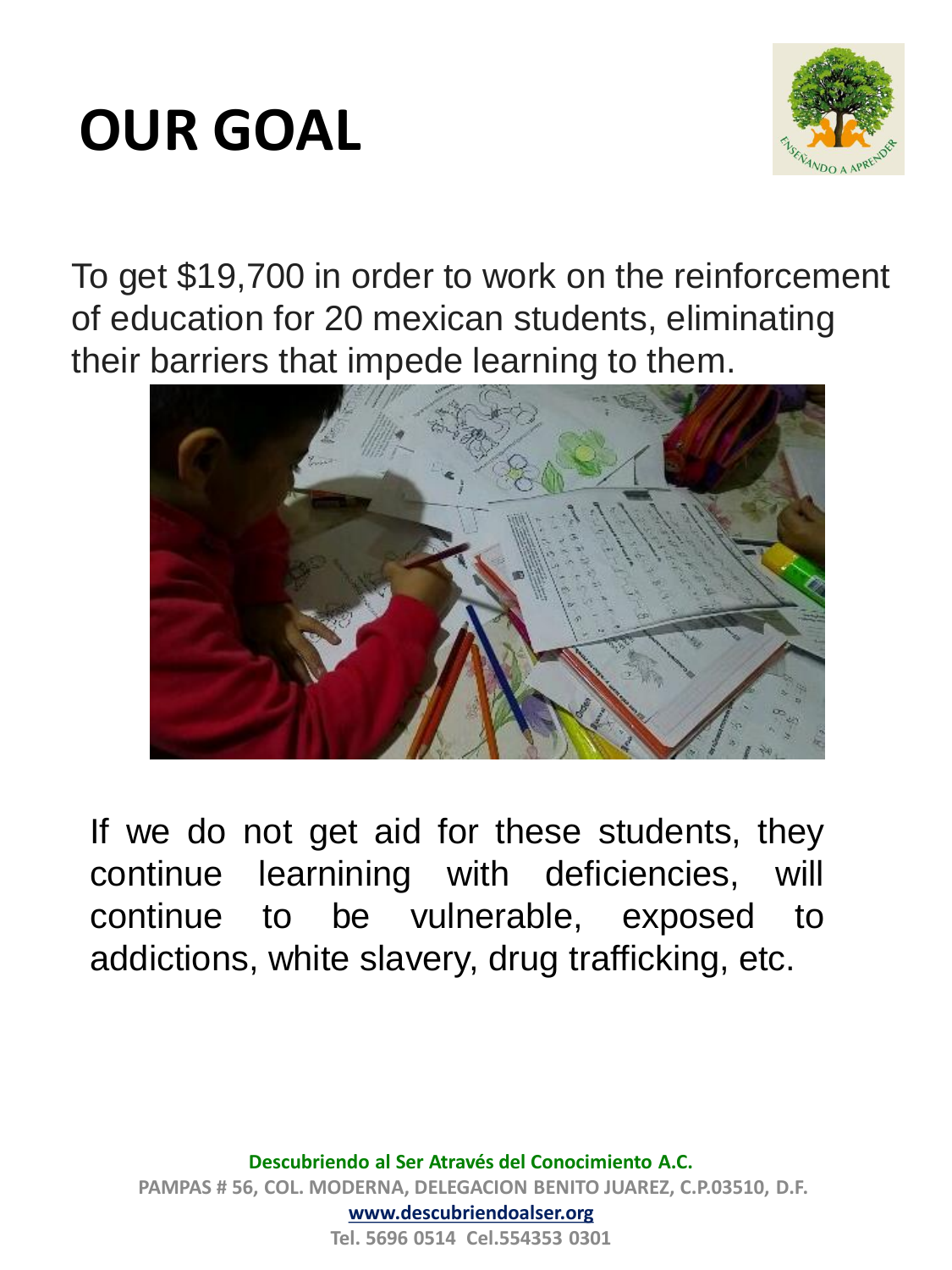2019 Budget Expenses for 20 ADHD Mexican Children

psn 00'0Z@,

|                                         |                 |                       |                                     |                                     |                                  |                  |                            | HINOM  |                                                        |                            |                 |                  |                            |               | TOTAL<br>FOR 20    |
|-----------------------------------------|-----------------|-----------------------|-------------------------------------|-------------------------------------|----------------------------------|------------------|----------------------------|--------|--------------------------------------------------------|----------------------------|-----------------|------------------|----------------------------|---------------|--------------------|
|                                         | <b>SESSIONS</b> | COSI                  | ă                                   | g                                   | g                                | 4th              | 5th                        | 6th    | ₽                                                      | $\frac{4}{3}$              | $\frac{4}{3}$   | 10 th            | t th                       | 12th          |                    |
| CONCEPT                                 |                 | BY STUDENT BY STUDENT |                                     |                                     |                                  |                  |                            |        |                                                        |                            |                 |                  |                            |               | CHILDREN           |
|                                         |                 |                       |                                     |                                     |                                  |                  |                            |        |                                                        |                            |                 |                  |                            |               |                    |
| nitial Pedagogical Evaluation           |                 | 22.00                 |                                     |                                     |                                  | 10.00            |                            |        |                                                        |                            |                 | 110.00           |                            |               |                    |
| Paidopsychiatric diagnosis              |                 | 85.00                 |                                     |                                     |                                  | 325.00           |                            |        |                                                        |                            |                 | 325.00           |                            |               | 440.00             |
| Diagnostic clinical studies             |                 | 190.00                | 110.00<br>28.00<br>475.00<br>300.00 |                                     | 475.00                           | 475.00<br>390.00 |                            | 475.00 | 110.00<br>325.00<br>475.00<br>300.00                   |                            |                 | 475.00<br>390.00 |                            | 475.00        | 3,800.00           |
| Integration of Psychodiagnosis          |                 | 175.50                |                                     |                                     | 97.50                            |                  | 380.00                     | 97.50  |                                                        | 390.00                     | 475.00<br>97.50 |                  | 390.00                     | 97.50         | 3,510.00           |
| Pedagogic follow-up evaluation          |                 | 22.00                 |                                     | 30.00<br>110.00<br>630.00<br>300.00 |                                  |                  |                            |        |                                                        | 110.00<br>890.00<br>390.00 |                 |                  | 110.00<br>630.00<br>390.00 |               |                    |
| Follow-up of Paidopsychiatric treatment |                 | 315.00                | 315.00<br>390.00                    |                                     | 630.00                           | 315.00<br>390.00 | 110.00<br>630.00<br>390.00 | 630.00 | 315.00<br>390.00                                       |                            |                 | 315.00<br>390.00 |                            | 630.00        | 440.00<br>0.300.00 |
| Recuperative psychotherapy              |                 | 175.50                |                                     |                                     | 97.50                            |                  |                            | 97.50  |                                                        |                            | 630.00<br>97.50 |                  |                            | 97.50         | 3,510.00<br>440.00 |
| Final Pedagogical Evaluation            |                 | 22.00                 |                                     |                                     | 10.00                            |                  |                            | 110.00 |                                                        |                            | 110.00          |                  |                            | 110.00        |                    |
|                                         |                 |                       |                                     |                                     |                                  |                  |                            |        |                                                        |                            |                 |                  |                            |               |                    |
| <b>TOTAL ESTIMATED COST</b>             |                 | 987.00                | 2,005.00                            |                                     | \$1,520.00 \$1,410.00 \$2,005.00 |                  | \$1,520.00 \$1,410.00      |        | \$2,005.00 \$1,520.00 \$1,410.00 \$2,005.00 \$1,520.00 |                            |                 |                  |                            | \$1,410.00 \$ | 19,740.00          |
|                                         |                 |                       |                                     |                                     |                                  |                  |                            |        |                                                        |                            |                 |                  |                            |               |                    |





Descubriendo al Ser Através del Conocimiento A.C.